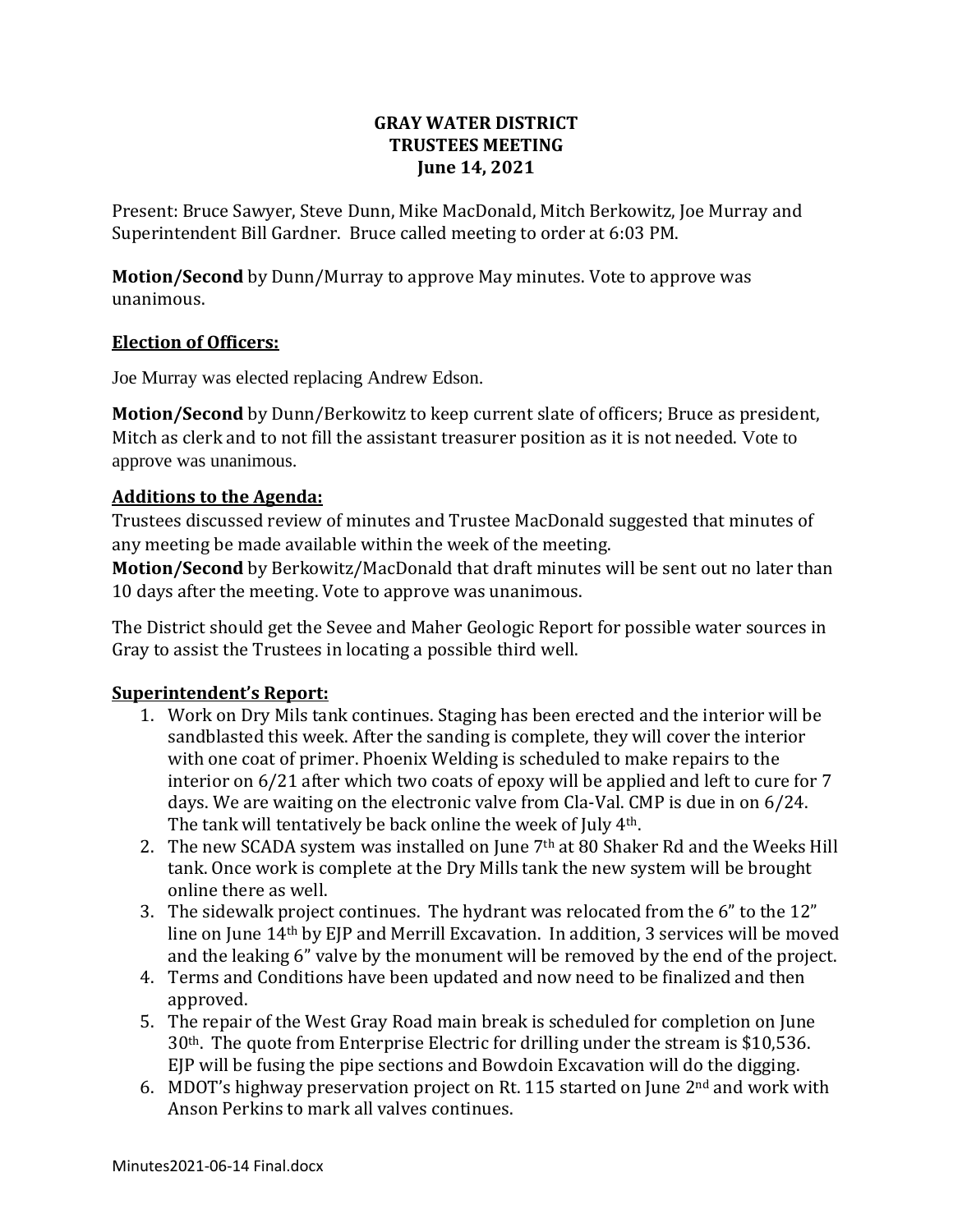- 7. Work on the next rate case will begin January 2022 and is set to got into effect in June of that year.
- 8. The GIS work continues as Al Schaeffer will be on board full time as of June 17<sup>th</sup>. Both Tyler and Al continue the updating to include Dry Mills, Sunset Ave. and Woodcock Lane.
- 9. The NOAA line work is slowly progressing. Bill reported he talked with NOAA at the end of May and at that time they were working on surveying and wetland delineations.
- 10. New Services are reported for Collyer Brook, 47 Mayberry Rd., 74 Shaker Rd. 161 Shaker Rd. 196 Shaker Rd. and Portland Rd.
- 11. The Superintendent will be out of state from August  $12<sup>th</sup>$  through August  $23<sup>rd</sup>$ .

# **Trustee Reports:**

Mitch provided an update on the grant applications process for a possible "earmark" by our Senator King for federal funding of work to replace the line under the Turnpike and to construct a standpipe on Libby Hill.

Joe will need to have his email address to receive District communications.

The letter by S. Dunn to the Town of Gray again reminding them of the need to follow up on the monitoring well results should be prepared for mailing to the Town. Well results are showing an upward trend and are of a concern to the Trustees.

# **OLD BUSINESS:**

## **Landfill Test Well Results:**

Nothing new to report. **ACTION:** Letter to be sent to Town.

## **MDOT Route 100 Work:**

Nothing new to report **ACTION:** None

**NOAA Request for Service:** Nothing new to report. **ACTION:** None

## **Dry Mills Standpipe:**

Covered under Superintendents report. **ACTION:** None

# **Bypass Solar Farm:**

Nothing new to report. **ACTION:** None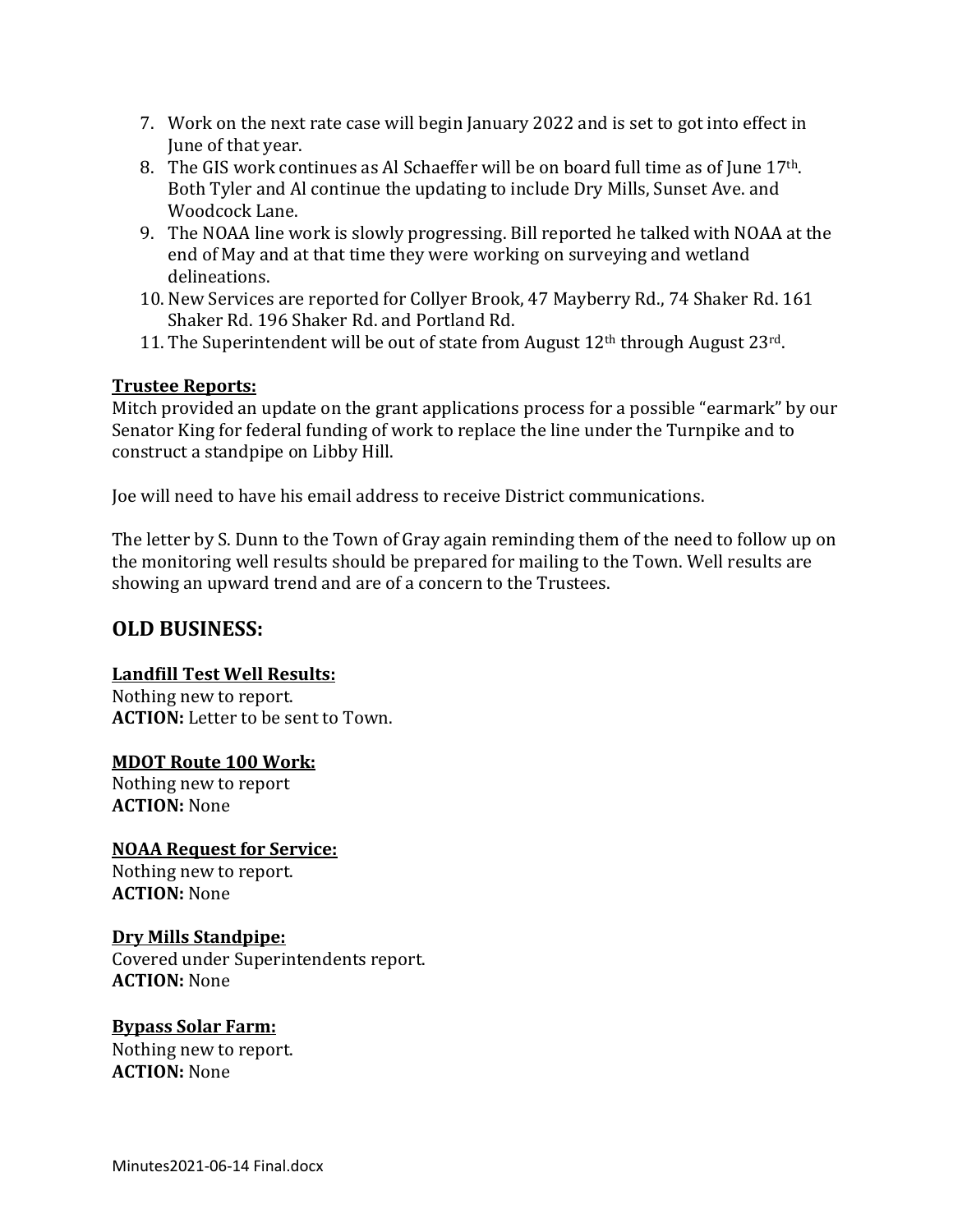# **MDOT Highway Preservation Paving Project Rt 115 Gray**

We are marking services in preparation for road work. **ACTION:** None.

## **Stillwater Pines Subdivision (Woodcock Dr):**

This project may start soon. **ACTION:** None

#### **Terms & Conditions: update document:**

Covered under Superintendents report. **ACTION:** None

#### **SCADA:**

Covered under Superintendents report. **ACTION:** None

#### **TIF-Town Project Discussions:**

Town Council workshop slated for June 15th, Superintendent to attend remotely. **ACTION:** None.

# **Other projects that may be "shovel worthy" and can be coordinated with the Town and their financing under future fed/state "Cares Act":**

Updated under Trustee Reports.

## **A.R.P. Grant:**

A revised application was sent to Senator Kings office.

## **Rate Case:**

Covered under Superintendents report. **ACTION:** None

## **NEW BUSINESS:**

## **Town Council Workshop w/ MDOT & GWD Re: 2021 Projects:**

President encouraged Trustees to remotely dial in and participate in the Council's workshop.